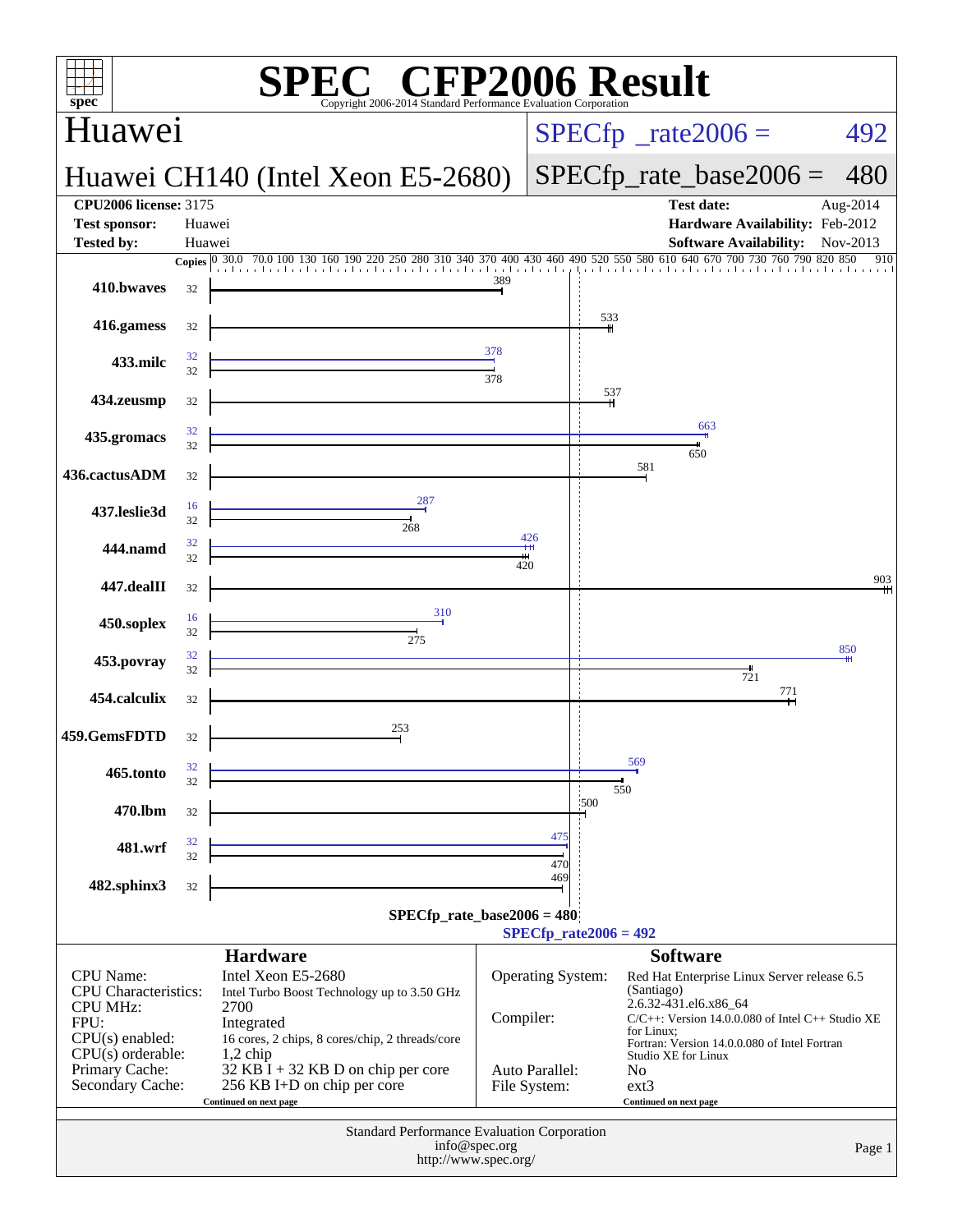# **Huawei**

### $SPECTp_rate2006 = 492$

## Huawei CH140 (Intel Xeon E5-2680)

# [SPECfp\\_rate\\_base2006 =](http://www.spec.org/auto/cpu2006/Docs/result-fields.html#SPECfpratebase2006) 480

**[CPU2006 license:](http://www.spec.org/auto/cpu2006/Docs/result-fields.html#CPU2006license)** 3175 **[Test date:](http://www.spec.org/auto/cpu2006/Docs/result-fields.html#Testdate)** Aug-2014 **[Test sponsor:](http://www.spec.org/auto/cpu2006/Docs/result-fields.html#Testsponsor)** Huawei **[Hardware Availability:](http://www.spec.org/auto/cpu2006/Docs/result-fields.html#HardwareAvailability)** Feb-2012 **[Tested by:](http://www.spec.org/auto/cpu2006/Docs/result-fields.html#Testedby)** Huawei **[Software Availability:](http://www.spec.org/auto/cpu2006/Docs/result-fields.html#SoftwareAvailability)** Nov-2013 [L3 Cache:](http://www.spec.org/auto/cpu2006/Docs/result-fields.html#L3Cache) 20 MB I+D on chip per chip<br>Other Cache: None [Other Cache:](http://www.spec.org/auto/cpu2006/Docs/result-fields.html#OtherCache) [Memory:](http://www.spec.org/auto/cpu2006/Docs/result-fields.html#Memory) 128 GB (8 x 16 GB 2Rx4 PC3-14900R-13, ECC, running at 1600 MHz) [Disk Subsystem:](http://www.spec.org/auto/cpu2006/Docs/result-fields.html#DiskSubsystem)  $1 \text{ X} \overline{500}$  GB SATA 7200 RPM<br>Other Hardware: None [Other Hardware:](http://www.spec.org/auto/cpu2006/Docs/result-fields.html#OtherHardware) [System State:](http://www.spec.org/auto/cpu2006/Docs/result-fields.html#SystemState) Run level 3 (multi-user)<br>Base Pointers:  $32/64$ -bit [Base Pointers:](http://www.spec.org/auto/cpu2006/Docs/result-fields.html#BasePointers) 32/64-bit<br>Peak Pointers: 32/64-bit [Peak Pointers:](http://www.spec.org/auto/cpu2006/Docs/result-fields.html#PeakPointers) [Other Software:](http://www.spec.org/auto/cpu2006/Docs/result-fields.html#OtherSoftware) None

# **[Results Table](http://www.spec.org/auto/cpu2006/Docs/result-fields.html#ResultsTable)**

|                   | <b>Base</b>   |                |       |                | <b>Peak</b> |                |            |               |                |              |                |              |                |              |
|-------------------|---------------|----------------|-------|----------------|-------------|----------------|------------|---------------|----------------|--------------|----------------|--------------|----------------|--------------|
| <b>Benchmark</b>  | <b>Copies</b> | <b>Seconds</b> | Ratio | <b>Seconds</b> | Ratio       | <b>Seconds</b> | Ratio      | <b>Copies</b> | <b>Seconds</b> | <b>Ratio</b> | <b>Seconds</b> | <b>Ratio</b> | <b>Seconds</b> | <b>Ratio</b> |
| 410.bwayes        | 32            | 1116           | 390l  | 1117           | <b>389</b>  | 1120           | 388        | 32            | 1116           | 390          | 1117           | 389          | 1120           | 388          |
| 416.gamess        | 32            | 1176           | 533   | 1182           | 530         | 1169           | 536        | 32            | 1176           | 533          | 1182           | 530          | 1169           | 536          |
| $433$ .milc       | 32            | 776            | 379   | 777            | <b>378</b>  | 778            | 378        | 32            | 777            | 378          | 778            | 378          | 778            | 378          |
| 434.zeusmp        | 32            | 546            | 533   | 543            | 537         | 541            | 539        | 32            | 546            | 533          | 543            | 537          | 541            | 539          |
| 435.gromacs       | 32            | 352            | 650   | 352            | 648         | 350            | 652        | 32            | 345            | 663          | 345            | 663          | 346            | 660          |
| 436.cactusADM     | 32            | 658            | 581   | 658            | 581         | 658            | 581        | 32            | 658            | 581          | 658            | 581          | 658            | 581          |
| 437.leslie3d      | 32            | 1128           | 267   | 1124           | 268         | 1124           | 268        | 16            | 523            | 287          | 523            | 287          | 525            | 287          |
| 444.namd          | 32            | 612            | 420   | 616            | 416         | 605            | 424        | 32            | 596            | 431          | 612            | 420          | 603            | <b>426</b>   |
| 447.dealII        | 32            | 405            | 9031  | 403            | 908         | 407            | 898        | 32            | 405            | 903          | 403            | 908          | 407            | 898          |
| $450$ .soplex     | 32            | 969            | 275   | 969            | 275         | 971            | 275        | 16            | 431            | 310          | 430            | 310          | 431            | 309          |
| $453$ .povray     | 32            | 236            | 721   | 237            | <b>719</b>  | 236            | 723        | 32            | 201            | 849          | 200            | 850          | 199            | 854          |
| 454.calculix      | 32            | 343            | 770   | 342            | 771         | 338            | 780        | 32            | 343            | 770          | 342            | 771          | 338            | 780          |
| 459.GemsFDTD      | 32            | 1340           | 253   | 1342           | 253         | 1340           | 253        | 32            | 1340           | 253          | 1342           | 253          | 1340           | 253          |
| 465.tonto         | 32            | 575            | 548   | 573            | 550         | 572            | 550        | 32            | 554            | 568          | 552            | 570          | 554            | 569          |
| 470.1bm           | 32            | 879            | 500   | 879            | 500l        | 879            | <b>500</b> | 32            | 879            | 500          | 879            | 500          | 879            | 500          |
| 481.wrf           | 32            | 760            | 470   | 760            | <b>470</b>  | 759            | 471        | 32            | <u>753</u>     | 475          | 753            | 475          | 751            | 476          |
| $482$ .sphinx $3$ | 32            | 1330           | 469   | 1328           | 470         | 1330           | 469        | 32            | 1330           | 469          | 1328           | 470          | 1330           | 469          |

Results appear in the [order in which they were run.](http://www.spec.org/auto/cpu2006/Docs/result-fields.html#RunOrder) Bold underlined text [indicates a median measurement.](http://www.spec.org/auto/cpu2006/Docs/result-fields.html#Median)

#### **[Submit Notes](http://www.spec.org/auto/cpu2006/Docs/result-fields.html#SubmitNotes)**

 The numactl mechanism was used to bind copies to processors. The config file option 'submit' was used to generate numactl commands to bind each copy to a specific processor. For details, please see the config file.

#### **[Operating System Notes](http://www.spec.org/auto/cpu2006/Docs/result-fields.html#OperatingSystemNotes)**

Stack size set to unlimited using "ulimit -s unlimited"

Standard Performance Evaluation Corporation [info@spec.org](mailto:info@spec.org) <http://www.spec.org/>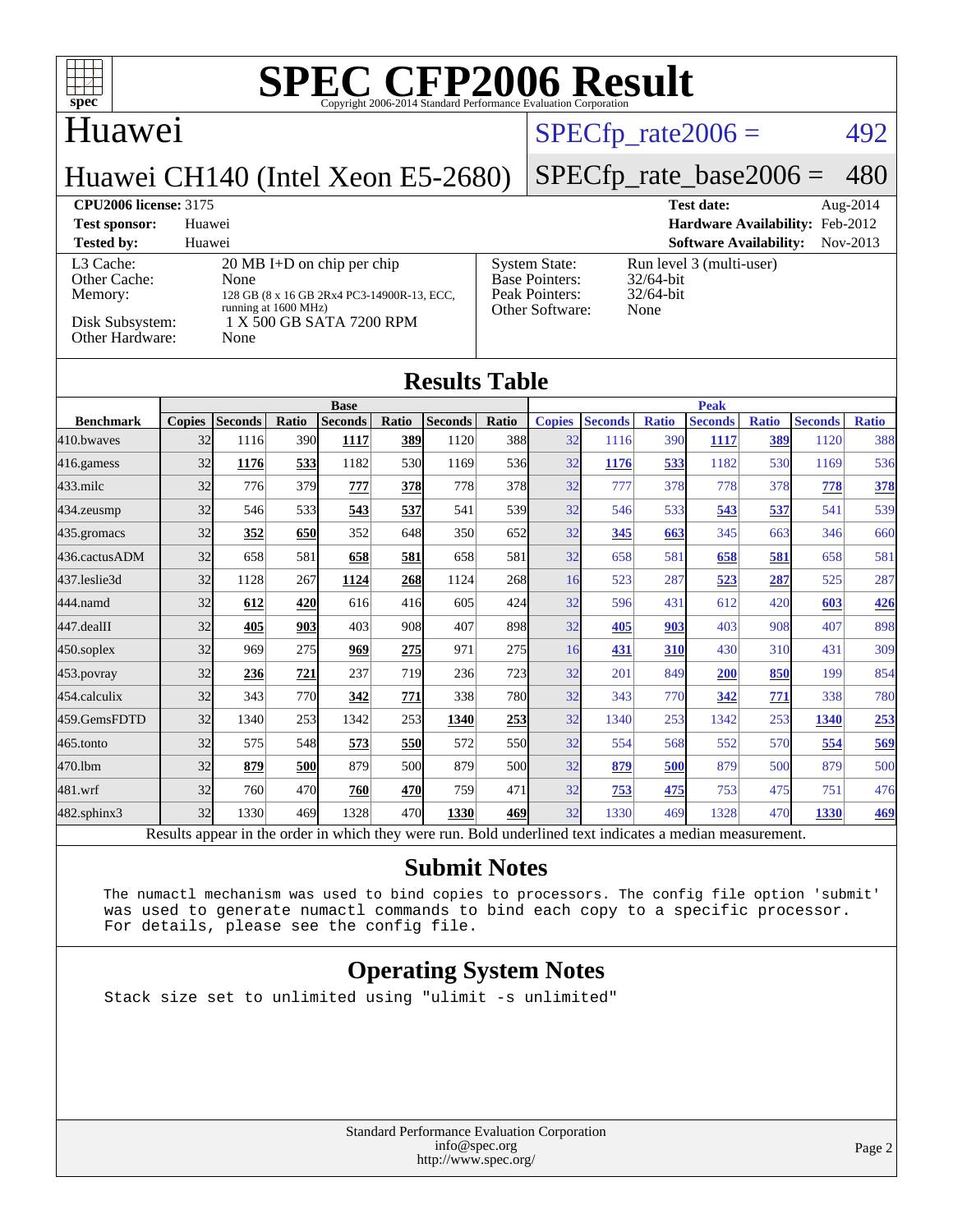

#### Huawei

 $SPECTp\_rate2006 = 492$ 

Page 3

Huawei CH140 (Intel Xeon E5-2680)

[SPECfp\\_rate\\_base2006 =](http://www.spec.org/auto/cpu2006/Docs/result-fields.html#SPECfpratebase2006) 480

**[CPU2006 license:](http://www.spec.org/auto/cpu2006/Docs/result-fields.html#CPU2006license)** 3175 **[Test date:](http://www.spec.org/auto/cpu2006/Docs/result-fields.html#Testdate)** Aug-2014 **[Test sponsor:](http://www.spec.org/auto/cpu2006/Docs/result-fields.html#Testsponsor)** Huawei **[Hardware Availability:](http://www.spec.org/auto/cpu2006/Docs/result-fields.html#HardwareAvailability)** Feb-2012 **[Tested by:](http://www.spec.org/auto/cpu2006/Docs/result-fields.html#Testedby)** Huawei **[Software Availability:](http://www.spec.org/auto/cpu2006/Docs/result-fields.html#SoftwareAvailability)** Nov-2013

#### **[Platform Notes](http://www.spec.org/auto/cpu2006/Docs/result-fields.html#PlatformNotes)**

Standard Performance Evaluation Corporation Sysinfo program /spec/config/sysinfo.rev6818 \$Rev: 6818 \$ \$Date:: 2012-07-17 #\$ e86d102572650a6e4d596a3cee98f191 running on localhost Fri Aug 1 18:48:41 2014 This section contains SUT (System Under Test) info as seen by some common utilities. To remove or add to this section, see: <http://www.spec.org/cpu2006/Docs/config.html#sysinfo> From /proc/cpuinfo model name : Intel(R) Xeon(R) CPU E5-2680 0 @ 2.70GHz 2 "physical id"s (chips) 32 "processors" cores, siblings (Caution: counting these is hw and system dependent. The following excerpts from /proc/cpuinfo might not be reliable. Use with caution.) cpu cores : 8 siblings : 16 physical 0: cores 0 1 2 3 4 5 6 7 physical 1: cores 0 1 2 3 4 5 6 7 cache size : 20480 KB From /proc/meminfo MemTotal: 132114848 kB HugePages\_Total: 0<br>Hugepagesize: 2048 kB Hugepagesize: /usr/bin/lsb\_release -d Red Hat Enterprise Linux Server release 6.5 (Santiago) From /etc/\*release\* /etc/\*version\* redhat-release: Red Hat Enterprise Linux Server release 6.5 (Santiago) system-release: Red Hat Enterprise Linux Server release 6.5 (Santiago) system-release-cpe: cpe:/o:redhat:enterprise\_linux:6server:ga:server uname -a: Linux localhost 2.6.32-431.el6.x86\_64 #1 SMP Sun Nov 10 22:19:54 EST 2013 x86\_64 x86\_64 x86\_64 GNU/Linux run-level 3 Aug 1 07:12 SPEC is set to: /spec Filesystem Type Size Used Avail Use% Mounted on<br>/dev/sda2 ext3 455G 342G 91G 80% / /dev/sda2 ext3 455G 342G 91G 80% / Additional information from dmidecode: BIOS Insyde Corp. OARYV385 02/20/2014 Memory: 8x Samsung M393B2G70BH0-CMA 16 GB 1600 MHz 2 rank (End of data from sysinfo program)

> [info@spec.org](mailto:info@spec.org) <http://www.spec.org/>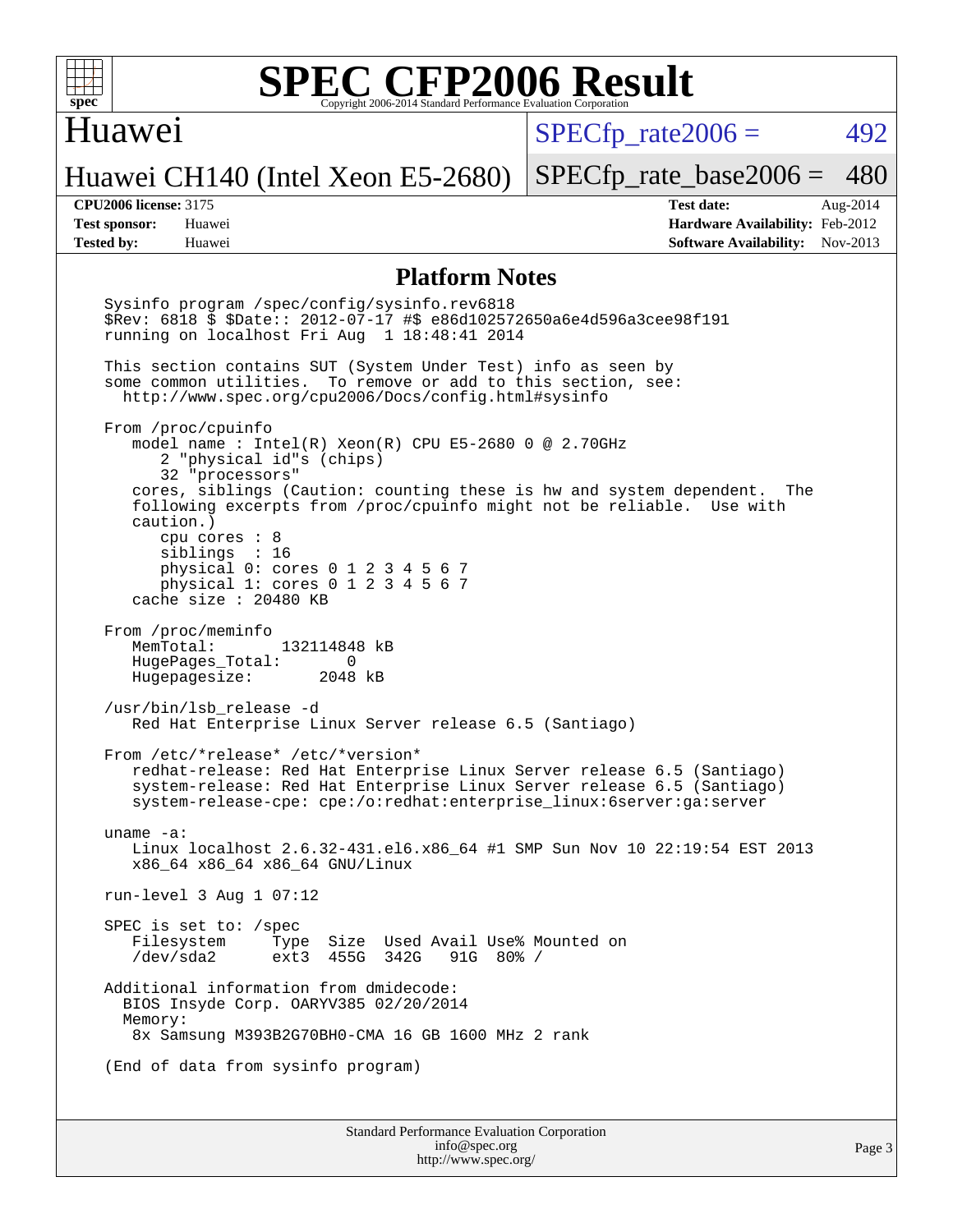

#### Huawei

 $SPECTp\_rate2006 = 492$ 

[SPECfp\\_rate\\_base2006 =](http://www.spec.org/auto/cpu2006/Docs/result-fields.html#SPECfpratebase2006) 480

### Huawei CH140 (Intel Xeon E5-2680)

**[Tested by:](http://www.spec.org/auto/cpu2006/Docs/result-fields.html#Testedby)** Huawei **[Software Availability:](http://www.spec.org/auto/cpu2006/Docs/result-fields.html#SoftwareAvailability)** Nov-2013

**[CPU2006 license:](http://www.spec.org/auto/cpu2006/Docs/result-fields.html#CPU2006license)** 3175 **[Test date:](http://www.spec.org/auto/cpu2006/Docs/result-fields.html#Testdate)** Aug-2014 **[Test sponsor:](http://www.spec.org/auto/cpu2006/Docs/result-fields.html#Testsponsor)** Huawei **[Hardware Availability:](http://www.spec.org/auto/cpu2006/Docs/result-fields.html#HardwareAvailability)** Feb-2012

#### **[General Notes](http://www.spec.org/auto/cpu2006/Docs/result-fields.html#GeneralNotes)**

Environment variables set by runspec before the start of the run: LD LIBRARY PATH = "/spec/libs/32:/spec/libs/64:/spec/sh"

 Binaries compiled on a system with 1x Core i7-860 CPU + 8GB memory using RedHat EL 6.4 Transparent Huge Pages enabled with: echo always > /sys/kernel/mm/redhat\_transparent\_hugepage/enabled Filesystem page cache cleared with: echo 1> /proc/sys/vm/drop\_caches runspec command invoked through numactl i.e.: numactl --interleave=all runspec <etc>

### **[Base Compiler Invocation](http://www.spec.org/auto/cpu2006/Docs/result-fields.html#BaseCompilerInvocation)**

[C benchmarks](http://www.spec.org/auto/cpu2006/Docs/result-fields.html#Cbenchmarks):  $\text{icc}$   $-\text{m64}$ 

[C++ benchmarks:](http://www.spec.org/auto/cpu2006/Docs/result-fields.html#CXXbenchmarks) [icpc -m64](http://www.spec.org/cpu2006/results/res2014q3/cpu2006-20140804-30751.flags.html#user_CXXbase_intel_icpc_64bit_bedb90c1146cab66620883ef4f41a67e)

[Fortran benchmarks](http://www.spec.org/auto/cpu2006/Docs/result-fields.html#Fortranbenchmarks): [ifort -m64](http://www.spec.org/cpu2006/results/res2014q3/cpu2006-20140804-30751.flags.html#user_FCbase_intel_ifort_64bit_ee9d0fb25645d0210d97eb0527dcc06e)

[Benchmarks using both Fortran and C](http://www.spec.org/auto/cpu2006/Docs/result-fields.html#BenchmarksusingbothFortranandC): [icc -m64](http://www.spec.org/cpu2006/results/res2014q3/cpu2006-20140804-30751.flags.html#user_CC_FCbase_intel_icc_64bit_0b7121f5ab7cfabee23d88897260401c) [ifort -m64](http://www.spec.org/cpu2006/results/res2014q3/cpu2006-20140804-30751.flags.html#user_CC_FCbase_intel_ifort_64bit_ee9d0fb25645d0210d97eb0527dcc06e)

## **[Base Portability Flags](http://www.spec.org/auto/cpu2006/Docs/result-fields.html#BasePortabilityFlags)**

| 410.bwaves: -DSPEC CPU LP64                 |                                                                |
|---------------------------------------------|----------------------------------------------------------------|
| 416.gamess: - DSPEC_CPU_LP64                |                                                                |
| 433.milc: -DSPEC CPU LP64                   |                                                                |
| 434.zeusmp: - DSPEC_CPU_LP64                |                                                                |
| 435.gromacs: -DSPEC_CPU_LP64 -nofor_main    |                                                                |
| 436.cactusADM: -DSPEC CPU LP64 -nofor main  |                                                                |
| 437.leslie3d: -DSPEC CPU LP64               |                                                                |
| 444.namd: - DSPEC_CPU_LP64                  |                                                                |
| 447.dealII: -DSPEC CPU LP64                 |                                                                |
| 450.soplex: -DSPEC_CPU_LP64                 |                                                                |
| 453.povray: -DSPEC_CPU_LP64                 |                                                                |
| 454.calculix: - DSPEC CPU LP64 - nofor main |                                                                |
| 459. GemsFDTD: - DSPEC CPU LP64             |                                                                |
| 465.tonto: - DSPEC CPU LP64                 |                                                                |
| 470.1bm: - DSPEC CPU LP64                   |                                                                |
|                                             | 481.wrf: -DSPEC CPU_LP64 -DSPEC_CPU_CASE_FLAG -DSPEC_CPU_LINUX |
| 482.sphinx3: -DSPEC CPU LP64                |                                                                |
|                                             |                                                                |

| <b>Standard Performance Evaluation Corporation</b> |
|----------------------------------------------------|
| info@spec.org                                      |
| http://www.spec.org/                               |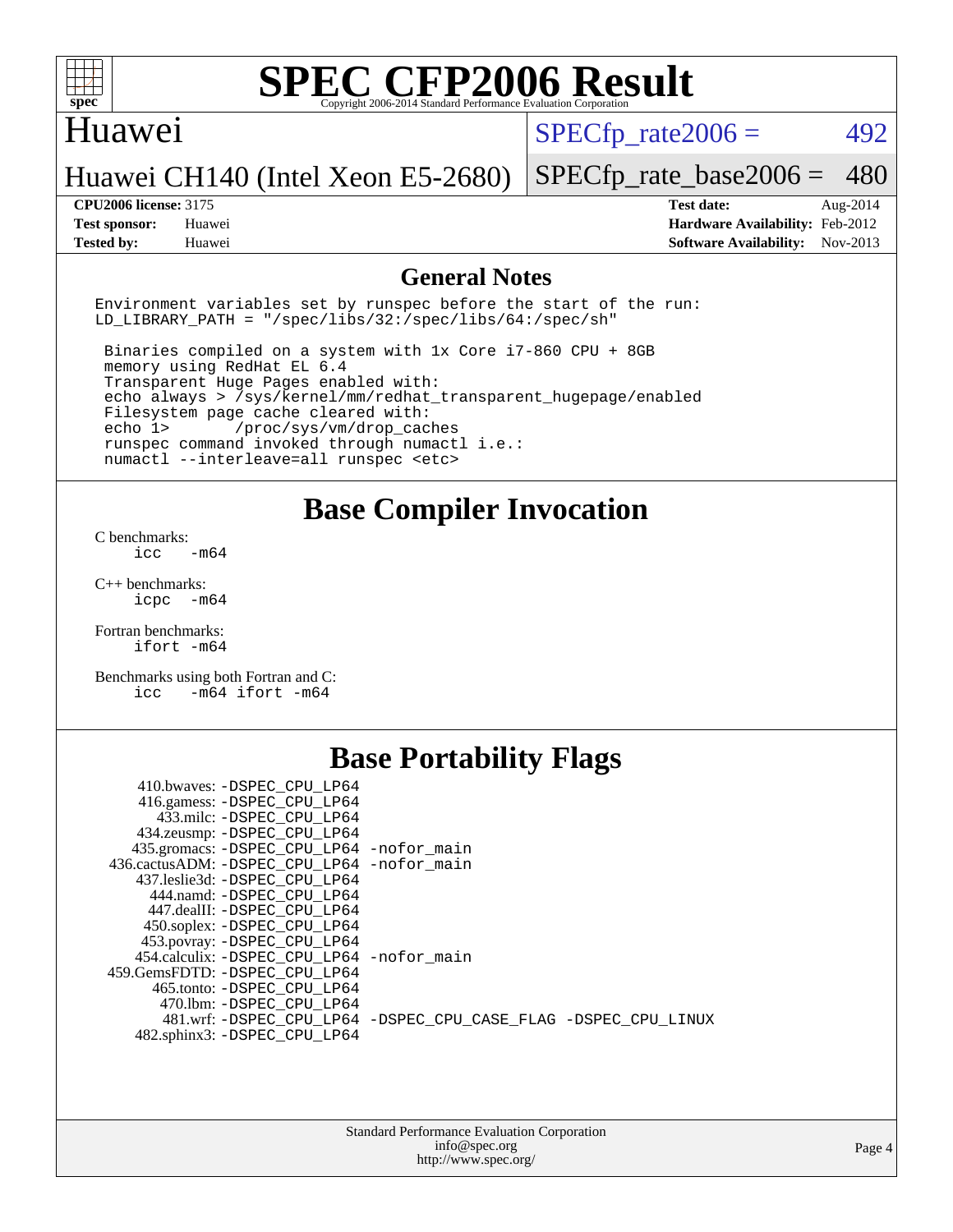

### Huawei

 $SPECTp\_rate2006 = 492$ 

Huawei CH140 (Intel Xeon E5-2680)

**[Test sponsor:](http://www.spec.org/auto/cpu2006/Docs/result-fields.html#Testsponsor)** Huawei **[Hardware Availability:](http://www.spec.org/auto/cpu2006/Docs/result-fields.html#HardwareAvailability)** Feb-2012 **[Tested by:](http://www.spec.org/auto/cpu2006/Docs/result-fields.html#Testedby)** Huawei **[Software Availability:](http://www.spec.org/auto/cpu2006/Docs/result-fields.html#SoftwareAvailability)** Nov-2013

[SPECfp\\_rate\\_base2006 =](http://www.spec.org/auto/cpu2006/Docs/result-fields.html#SPECfpratebase2006) 480 **[CPU2006 license:](http://www.spec.org/auto/cpu2006/Docs/result-fields.html#CPU2006license)** 3175 **[Test date:](http://www.spec.org/auto/cpu2006/Docs/result-fields.html#Testdate)** Aug-2014

## **[Base Optimization Flags](http://www.spec.org/auto/cpu2006/Docs/result-fields.html#BaseOptimizationFlags)**

[C benchmarks](http://www.spec.org/auto/cpu2006/Docs/result-fields.html#Cbenchmarks):

[-xAVX](http://www.spec.org/cpu2006/results/res2014q3/cpu2006-20140804-30751.flags.html#user_CCbase_f-xAVX) [-ipo](http://www.spec.org/cpu2006/results/res2014q3/cpu2006-20140804-30751.flags.html#user_CCbase_f-ipo) [-O3](http://www.spec.org/cpu2006/results/res2014q3/cpu2006-20140804-30751.flags.html#user_CCbase_f-O3) [-no-prec-div](http://www.spec.org/cpu2006/results/res2014q3/cpu2006-20140804-30751.flags.html#user_CCbase_f-no-prec-div) [-opt-prefetch](http://www.spec.org/cpu2006/results/res2014q3/cpu2006-20140804-30751.flags.html#user_CCbase_f-opt-prefetch) [-auto-p32](http://www.spec.org/cpu2006/results/res2014q3/cpu2006-20140804-30751.flags.html#user_CCbase_f-auto-p32) [-ansi-alias](http://www.spec.org/cpu2006/results/res2014q3/cpu2006-20140804-30751.flags.html#user_CCbase_f-ansi-alias) [-opt-mem-layout-trans=3](http://www.spec.org/cpu2006/results/res2014q3/cpu2006-20140804-30751.flags.html#user_CCbase_f-opt-mem-layout-trans_a7b82ad4bd7abf52556d4961a2ae94d5)

[C++ benchmarks:](http://www.spec.org/auto/cpu2006/Docs/result-fields.html#CXXbenchmarks)

[-xAVX](http://www.spec.org/cpu2006/results/res2014q3/cpu2006-20140804-30751.flags.html#user_CXXbase_f-xAVX) [-ipo](http://www.spec.org/cpu2006/results/res2014q3/cpu2006-20140804-30751.flags.html#user_CXXbase_f-ipo) [-O3](http://www.spec.org/cpu2006/results/res2014q3/cpu2006-20140804-30751.flags.html#user_CXXbase_f-O3) [-no-prec-div](http://www.spec.org/cpu2006/results/res2014q3/cpu2006-20140804-30751.flags.html#user_CXXbase_f-no-prec-div) [-opt-prefetch](http://www.spec.org/cpu2006/results/res2014q3/cpu2006-20140804-30751.flags.html#user_CXXbase_f-opt-prefetch) [-auto-p32](http://www.spec.org/cpu2006/results/res2014q3/cpu2006-20140804-30751.flags.html#user_CXXbase_f-auto-p32) [-ansi-alias](http://www.spec.org/cpu2006/results/res2014q3/cpu2006-20140804-30751.flags.html#user_CXXbase_f-ansi-alias) [-opt-mem-layout-trans=3](http://www.spec.org/cpu2006/results/res2014q3/cpu2006-20140804-30751.flags.html#user_CXXbase_f-opt-mem-layout-trans_a7b82ad4bd7abf52556d4961a2ae94d5)

[Fortran benchmarks](http://www.spec.org/auto/cpu2006/Docs/result-fields.html#Fortranbenchmarks): [-xAVX](http://www.spec.org/cpu2006/results/res2014q3/cpu2006-20140804-30751.flags.html#user_FCbase_f-xAVX) [-ipo](http://www.spec.org/cpu2006/results/res2014q3/cpu2006-20140804-30751.flags.html#user_FCbase_f-ipo) [-O3](http://www.spec.org/cpu2006/results/res2014q3/cpu2006-20140804-30751.flags.html#user_FCbase_f-O3) [-no-prec-div](http://www.spec.org/cpu2006/results/res2014q3/cpu2006-20140804-30751.flags.html#user_FCbase_f-no-prec-div) [-opt-prefetch](http://www.spec.org/cpu2006/results/res2014q3/cpu2006-20140804-30751.flags.html#user_FCbase_f-opt-prefetch)

[Benchmarks using both Fortran and C](http://www.spec.org/auto/cpu2006/Docs/result-fields.html#BenchmarksusingbothFortranandC):

[-xAVX](http://www.spec.org/cpu2006/results/res2014q3/cpu2006-20140804-30751.flags.html#user_CC_FCbase_f-xAVX) [-ipo](http://www.spec.org/cpu2006/results/res2014q3/cpu2006-20140804-30751.flags.html#user_CC_FCbase_f-ipo) [-O3](http://www.spec.org/cpu2006/results/res2014q3/cpu2006-20140804-30751.flags.html#user_CC_FCbase_f-O3) [-no-prec-div](http://www.spec.org/cpu2006/results/res2014q3/cpu2006-20140804-30751.flags.html#user_CC_FCbase_f-no-prec-div) [-opt-prefetch](http://www.spec.org/cpu2006/results/res2014q3/cpu2006-20140804-30751.flags.html#user_CC_FCbase_f-opt-prefetch) [-auto-p32](http://www.spec.org/cpu2006/results/res2014q3/cpu2006-20140804-30751.flags.html#user_CC_FCbase_f-auto-p32) [-ansi-alias](http://www.spec.org/cpu2006/results/res2014q3/cpu2006-20140804-30751.flags.html#user_CC_FCbase_f-ansi-alias) [-opt-mem-layout-trans=3](http://www.spec.org/cpu2006/results/res2014q3/cpu2006-20140804-30751.flags.html#user_CC_FCbase_f-opt-mem-layout-trans_a7b82ad4bd7abf52556d4961a2ae94d5)

## **[Peak Compiler Invocation](http://www.spec.org/auto/cpu2006/Docs/result-fields.html#PeakCompilerInvocation)**

[C benchmarks](http://www.spec.org/auto/cpu2006/Docs/result-fields.html#Cbenchmarks):  $icc$   $-m64$ 

[C++ benchmarks \(except as noted below\):](http://www.spec.org/auto/cpu2006/Docs/result-fields.html#CXXbenchmarksexceptasnotedbelow) [icpc -m64](http://www.spec.org/cpu2006/results/res2014q3/cpu2006-20140804-30751.flags.html#user_CXXpeak_intel_icpc_64bit_bedb90c1146cab66620883ef4f41a67e)

450.soplex: [icpc -m32](http://www.spec.org/cpu2006/results/res2014q3/cpu2006-20140804-30751.flags.html#user_peakCXXLD450_soplex_intel_icpc_4e5a5ef1a53fd332b3c49e69c3330699)

[Fortran benchmarks](http://www.spec.org/auto/cpu2006/Docs/result-fields.html#Fortranbenchmarks): [ifort -m64](http://www.spec.org/cpu2006/results/res2014q3/cpu2006-20140804-30751.flags.html#user_FCpeak_intel_ifort_64bit_ee9d0fb25645d0210d97eb0527dcc06e)

[Benchmarks using both Fortran and C](http://www.spec.org/auto/cpu2006/Docs/result-fields.html#BenchmarksusingbothFortranandC):<br>icc -m64 ifort -m64  $-m64$  ifort  $-m64$ 

## **[Peak Portability Flags](http://www.spec.org/auto/cpu2006/Docs/result-fields.html#PeakPortabilityFlags)**

| 410.bwaves: - DSPEC CPU LP64                |  |
|---------------------------------------------|--|
| 416.gamess: -DSPEC_CPU_LP64                 |  |
| 433.milc: - DSPEC_CPU LP64                  |  |
| 434.zeusmp: -DSPEC_CPU_LP64                 |  |
| 435.gromacs: -DSPEC_CPU_LP64 -nofor_main    |  |
| 436.cactusADM: -DSPEC CPU LP64 -nofor main  |  |
| 437.leslie3d: -DSPEC CPU LP64               |  |
| 444.namd: - DSPEC CPU LP64                  |  |
| 447.dealII: -DSPEC CPU LP64                 |  |
| 453.povray: -DSPEC_CPU_LP64                 |  |
| 454.calculix: - DSPEC CPU LP64 - nofor main |  |
| 459.GemsFDTD: - DSPEC_CPU_LP64              |  |

Continued on next page

Standard Performance Evaluation Corporation [info@spec.org](mailto:info@spec.org) <http://www.spec.org/>

Page 5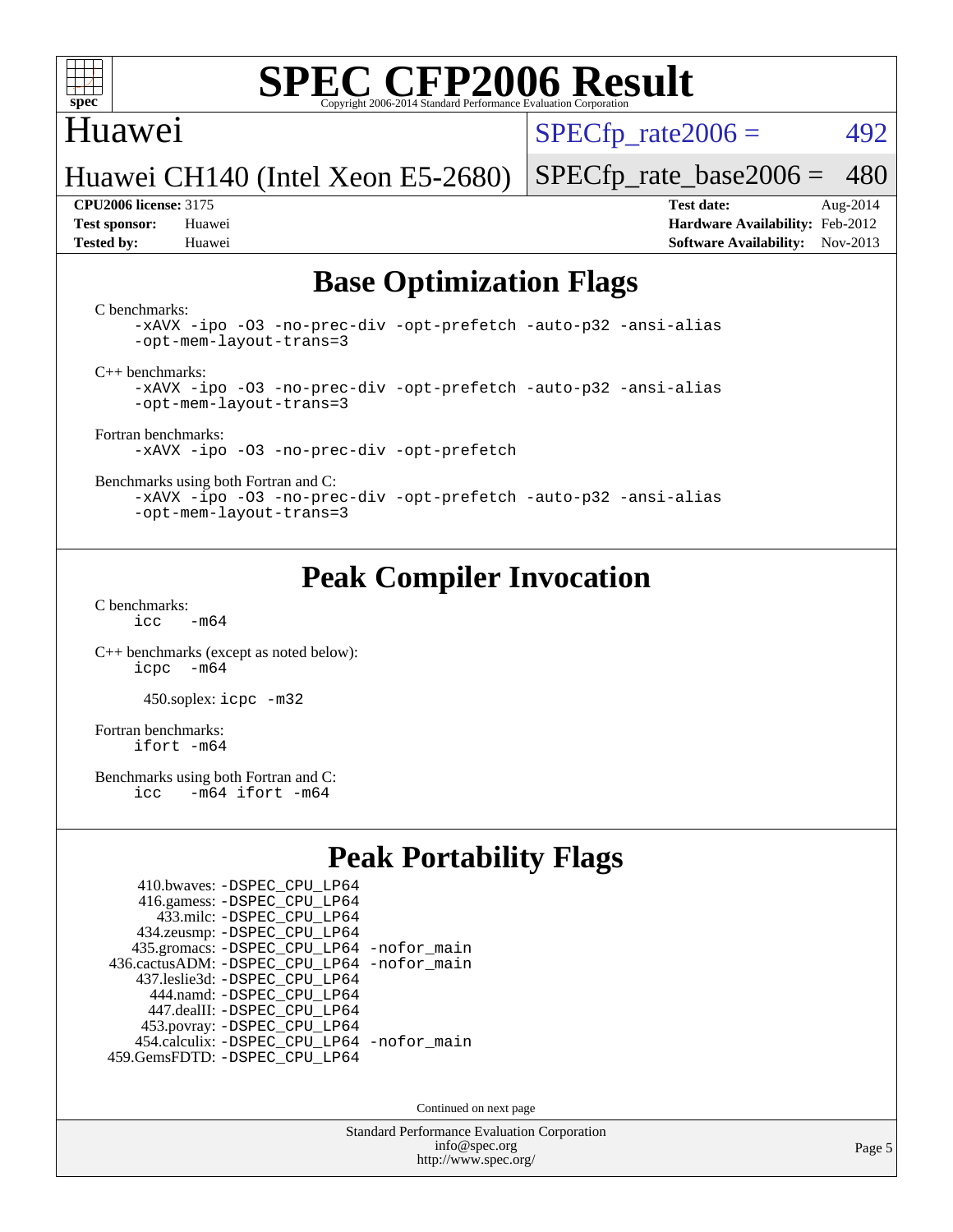

### Huawei

 $SPECTp\_rate2006 = 492$ 

Huawei CH140 (Intel Xeon E5-2680)

[SPECfp\\_rate\\_base2006 =](http://www.spec.org/auto/cpu2006/Docs/result-fields.html#SPECfpratebase2006) 480

**[CPU2006 license:](http://www.spec.org/auto/cpu2006/Docs/result-fields.html#CPU2006license)** 3175 **[Test date:](http://www.spec.org/auto/cpu2006/Docs/result-fields.html#Testdate)** Aug-2014 **[Test sponsor:](http://www.spec.org/auto/cpu2006/Docs/result-fields.html#Testsponsor)** Huawei **[Hardware Availability:](http://www.spec.org/auto/cpu2006/Docs/result-fields.html#HardwareAvailability)** Feb-2012 **[Tested by:](http://www.spec.org/auto/cpu2006/Docs/result-fields.html#Testedby)** Huawei **[Software Availability:](http://www.spec.org/auto/cpu2006/Docs/result-fields.html#SoftwareAvailability)** Nov-2013

# **[Peak Portability Flags \(Continued\)](http://www.spec.org/auto/cpu2006/Docs/result-fields.html#PeakPortabilityFlags)**

 465.tonto: [-DSPEC\\_CPU\\_LP64](http://www.spec.org/cpu2006/results/res2014q3/cpu2006-20140804-30751.flags.html#suite_peakPORTABILITY465_tonto_DSPEC_CPU_LP64) 470.lbm: [-DSPEC\\_CPU\\_LP64](http://www.spec.org/cpu2006/results/res2014q3/cpu2006-20140804-30751.flags.html#suite_peakPORTABILITY470_lbm_DSPEC_CPU_LP64) 482.sphinx3: [-DSPEC\\_CPU\\_LP64](http://www.spec.org/cpu2006/results/res2014q3/cpu2006-20140804-30751.flags.html#suite_peakPORTABILITY482_sphinx3_DSPEC_CPU_LP64)

481.wrf: [-DSPEC\\_CPU\\_LP64](http://www.spec.org/cpu2006/results/res2014q3/cpu2006-20140804-30751.flags.html#suite_peakPORTABILITY481_wrf_DSPEC_CPU_LP64) [-DSPEC\\_CPU\\_CASE\\_FLAG](http://www.spec.org/cpu2006/results/res2014q3/cpu2006-20140804-30751.flags.html#b481.wrf_peakCPORTABILITY_DSPEC_CPU_CASE_FLAG) [-DSPEC\\_CPU\\_LINUX](http://www.spec.org/cpu2006/results/res2014q3/cpu2006-20140804-30751.flags.html#b481.wrf_peakCPORTABILITY_DSPEC_CPU_LINUX)

# **[Peak Optimization Flags](http://www.spec.org/auto/cpu2006/Docs/result-fields.html#PeakOptimizationFlags)**

[C benchmarks](http://www.spec.org/auto/cpu2006/Docs/result-fields.html#Cbenchmarks):

 433.milc: [-xAVX](http://www.spec.org/cpu2006/results/res2014q3/cpu2006-20140804-30751.flags.html#user_peakPASS2_CFLAGSPASS2_LDFLAGS433_milc_f-xAVX)(pass 2) [-prof-gen](http://www.spec.org/cpu2006/results/res2014q3/cpu2006-20140804-30751.flags.html#user_peakPASS1_CFLAGSPASS1_LDFLAGS433_milc_prof_gen_e43856698f6ca7b7e442dfd80e94a8fc)(pass 1) [-ipo](http://www.spec.org/cpu2006/results/res2014q3/cpu2006-20140804-30751.flags.html#user_peakPASS2_CFLAGSPASS2_LDFLAGS433_milc_f-ipo)(pass 2) [-O3](http://www.spec.org/cpu2006/results/res2014q3/cpu2006-20140804-30751.flags.html#user_peakPASS2_CFLAGSPASS2_LDFLAGS433_milc_f-O3)(pass 2) [-no-prec-div](http://www.spec.org/cpu2006/results/res2014q3/cpu2006-20140804-30751.flags.html#user_peakPASS2_CFLAGSPASS2_LDFLAGS433_milc_f-no-prec-div)(pass 2) [-opt-mem-layout-trans=3](http://www.spec.org/cpu2006/results/res2014q3/cpu2006-20140804-30751.flags.html#user_peakPASS2_CFLAGS433_milc_f-opt-mem-layout-trans_a7b82ad4bd7abf52556d4961a2ae94d5)(pass 2) [-prof-use](http://www.spec.org/cpu2006/results/res2014q3/cpu2006-20140804-30751.flags.html#user_peakPASS2_CFLAGSPASS2_LDFLAGS433_milc_prof_use_bccf7792157ff70d64e32fe3e1250b55)(pass 2) [-auto-ilp32](http://www.spec.org/cpu2006/results/res2014q3/cpu2006-20140804-30751.flags.html#user_peakCOPTIMIZE433_milc_f-auto-ilp32)

 $470$ .lbm: basepeak = yes

 $482$ .sphinx3: basepeak = yes

#### [C++ benchmarks:](http://www.spec.org/auto/cpu2006/Docs/result-fields.html#CXXbenchmarks)

 444.namd: [-xAVX](http://www.spec.org/cpu2006/results/res2014q3/cpu2006-20140804-30751.flags.html#user_peakPASS2_CXXFLAGSPASS2_LDFLAGS444_namd_f-xAVX)(pass 2) [-prof-gen](http://www.spec.org/cpu2006/results/res2014q3/cpu2006-20140804-30751.flags.html#user_peakPASS1_CXXFLAGSPASS1_LDFLAGS444_namd_prof_gen_e43856698f6ca7b7e442dfd80e94a8fc)(pass 1) [-ipo](http://www.spec.org/cpu2006/results/res2014q3/cpu2006-20140804-30751.flags.html#user_peakPASS2_CXXFLAGSPASS2_LDFLAGS444_namd_f-ipo)(pass 2) [-O3](http://www.spec.org/cpu2006/results/res2014q3/cpu2006-20140804-30751.flags.html#user_peakPASS2_CXXFLAGSPASS2_LDFLAGS444_namd_f-O3)(pass 2) [-no-prec-div](http://www.spec.org/cpu2006/results/res2014q3/cpu2006-20140804-30751.flags.html#user_peakPASS2_CXXFLAGSPASS2_LDFLAGS444_namd_f-no-prec-div)(pass 2) [-opt-mem-layout-trans=3](http://www.spec.org/cpu2006/results/res2014q3/cpu2006-20140804-30751.flags.html#user_peakPASS2_CXXFLAGS444_namd_f-opt-mem-layout-trans_a7b82ad4bd7abf52556d4961a2ae94d5)(pass 2) [-prof-use](http://www.spec.org/cpu2006/results/res2014q3/cpu2006-20140804-30751.flags.html#user_peakPASS2_CXXFLAGSPASS2_LDFLAGS444_namd_prof_use_bccf7792157ff70d64e32fe3e1250b55)(pass 2) [-fno-alias](http://www.spec.org/cpu2006/results/res2014q3/cpu2006-20140804-30751.flags.html#user_peakCXXOPTIMIZE444_namd_f-no-alias_694e77f6c5a51e658e82ccff53a9e63a) [-auto-ilp32](http://www.spec.org/cpu2006/results/res2014q3/cpu2006-20140804-30751.flags.html#user_peakCXXOPTIMIZE444_namd_f-auto-ilp32)

447.dealII: basepeak = yes

 $450$ .soplex:  $-x$ AVX(pass 2)  $-p$ rof-gen(pass 1)  $-i$ po(pass 2)  $-03$ (pass 2) [-no-prec-div](http://www.spec.org/cpu2006/results/res2014q3/cpu2006-20140804-30751.flags.html#user_peakPASS2_CXXFLAGSPASS2_LDFLAGS450_soplex_f-no-prec-div)(pass 2) [-opt-mem-layout-trans=3](http://www.spec.org/cpu2006/results/res2014q3/cpu2006-20140804-30751.flags.html#user_peakPASS2_CXXFLAGS450_soplex_f-opt-mem-layout-trans_a7b82ad4bd7abf52556d4961a2ae94d5)(pass 2) [-prof-use](http://www.spec.org/cpu2006/results/res2014q3/cpu2006-20140804-30751.flags.html#user_peakPASS2_CXXFLAGSPASS2_LDFLAGS450_soplex_prof_use_bccf7792157ff70d64e32fe3e1250b55)(pass 2) [-opt-malloc-options=3](http://www.spec.org/cpu2006/results/res2014q3/cpu2006-20140804-30751.flags.html#user_peakOPTIMIZE450_soplex_f-opt-malloc-options_13ab9b803cf986b4ee62f0a5998c2238)

 453.povray: [-xAVX](http://www.spec.org/cpu2006/results/res2014q3/cpu2006-20140804-30751.flags.html#user_peakPASS2_CXXFLAGSPASS2_LDFLAGS453_povray_f-xAVX)(pass 2) [-prof-gen](http://www.spec.org/cpu2006/results/res2014q3/cpu2006-20140804-30751.flags.html#user_peakPASS1_CXXFLAGSPASS1_LDFLAGS453_povray_prof_gen_e43856698f6ca7b7e442dfd80e94a8fc)(pass 1) [-ipo](http://www.spec.org/cpu2006/results/res2014q3/cpu2006-20140804-30751.flags.html#user_peakPASS2_CXXFLAGSPASS2_LDFLAGS453_povray_f-ipo)(pass 2) [-O3](http://www.spec.org/cpu2006/results/res2014q3/cpu2006-20140804-30751.flags.html#user_peakPASS2_CXXFLAGSPASS2_LDFLAGS453_povray_f-O3)(pass 2) [-no-prec-div](http://www.spec.org/cpu2006/results/res2014q3/cpu2006-20140804-30751.flags.html#user_peakPASS2_CXXFLAGSPASS2_LDFLAGS453_povray_f-no-prec-div)(pass 2) [-opt-mem-layout-trans=3](http://www.spec.org/cpu2006/results/res2014q3/cpu2006-20140804-30751.flags.html#user_peakPASS2_CXXFLAGS453_povray_f-opt-mem-layout-trans_a7b82ad4bd7abf52556d4961a2ae94d5)(pass 2) [-prof-use](http://www.spec.org/cpu2006/results/res2014q3/cpu2006-20140804-30751.flags.html#user_peakPASS2_CXXFLAGSPASS2_LDFLAGS453_povray_prof_use_bccf7792157ff70d64e32fe3e1250b55)(pass 2) [-unroll4](http://www.spec.org/cpu2006/results/res2014q3/cpu2006-20140804-30751.flags.html#user_peakCXXOPTIMIZE453_povray_f-unroll_4e5e4ed65b7fd20bdcd365bec371b81f) [-ansi-alias](http://www.spec.org/cpu2006/results/res2014q3/cpu2006-20140804-30751.flags.html#user_peakCXXOPTIMIZE453_povray_f-ansi-alias)

[Fortran benchmarks](http://www.spec.org/auto/cpu2006/Docs/result-fields.html#Fortranbenchmarks):

 $410.bwaves: basepeak = yes$  416.gamess: basepeak = yes 434.zeusmp: basepeak = yes 437.leslie3d: [-xAVX](http://www.spec.org/cpu2006/results/res2014q3/cpu2006-20140804-30751.flags.html#user_peakOPTIMIZE437_leslie3d_f-xAVX) [-ipo](http://www.spec.org/cpu2006/results/res2014q3/cpu2006-20140804-30751.flags.html#user_peakOPTIMIZE437_leslie3d_f-ipo) [-O3](http://www.spec.org/cpu2006/results/res2014q3/cpu2006-20140804-30751.flags.html#user_peakOPTIMIZE437_leslie3d_f-O3) [-no-prec-div](http://www.spec.org/cpu2006/results/res2014q3/cpu2006-20140804-30751.flags.html#user_peakOPTIMIZE437_leslie3d_f-no-prec-div) [-opt-prefetch](http://www.spec.org/cpu2006/results/res2014q3/cpu2006-20140804-30751.flags.html#user_peakOPTIMIZE437_leslie3d_f-opt-prefetch)  $459.GemsFDTD: basepeak = yes$  465.tonto: [-xAVX](http://www.spec.org/cpu2006/results/res2014q3/cpu2006-20140804-30751.flags.html#user_peakPASS2_FFLAGSPASS2_LDFLAGS465_tonto_f-xAVX)(pass 2) [-prof-gen](http://www.spec.org/cpu2006/results/res2014q3/cpu2006-20140804-30751.flags.html#user_peakPASS1_FFLAGSPASS1_LDFLAGS465_tonto_prof_gen_e43856698f6ca7b7e442dfd80e94a8fc)(pass 1) [-ipo](http://www.spec.org/cpu2006/results/res2014q3/cpu2006-20140804-30751.flags.html#user_peakPASS2_FFLAGSPASS2_LDFLAGS465_tonto_f-ipo)(pass 2) [-O3](http://www.spec.org/cpu2006/results/res2014q3/cpu2006-20140804-30751.flags.html#user_peakPASS2_FFLAGSPASS2_LDFLAGS465_tonto_f-O3)(pass 2) [-no-prec-div](http://www.spec.org/cpu2006/results/res2014q3/cpu2006-20140804-30751.flags.html#user_peakPASS2_FFLAGSPASS2_LDFLAGS465_tonto_f-no-prec-div)(pass 2) [-prof-use](http://www.spec.org/cpu2006/results/res2014q3/cpu2006-20140804-30751.flags.html#user_peakPASS2_FFLAGSPASS2_LDFLAGS465_tonto_prof_use_bccf7792157ff70d64e32fe3e1250b55)(pass 2) [-unroll4](http://www.spec.org/cpu2006/results/res2014q3/cpu2006-20140804-30751.flags.html#user_peakOPTIMIZE465_tonto_f-unroll_4e5e4ed65b7fd20bdcd365bec371b81f) [-auto](http://www.spec.org/cpu2006/results/res2014q3/cpu2006-20140804-30751.flags.html#user_peakOPTIMIZE465_tonto_f-auto) [-inline-calloc](http://www.spec.org/cpu2006/results/res2014q3/cpu2006-20140804-30751.flags.html#user_peakOPTIMIZE465_tonto_f-inline-calloc) [-opt-malloc-options=3](http://www.spec.org/cpu2006/results/res2014q3/cpu2006-20140804-30751.flags.html#user_peakOPTIMIZE465_tonto_f-opt-malloc-options_13ab9b803cf986b4ee62f0a5998c2238) Continued on next page

> Standard Performance Evaluation Corporation [info@spec.org](mailto:info@spec.org) <http://www.spec.org/>